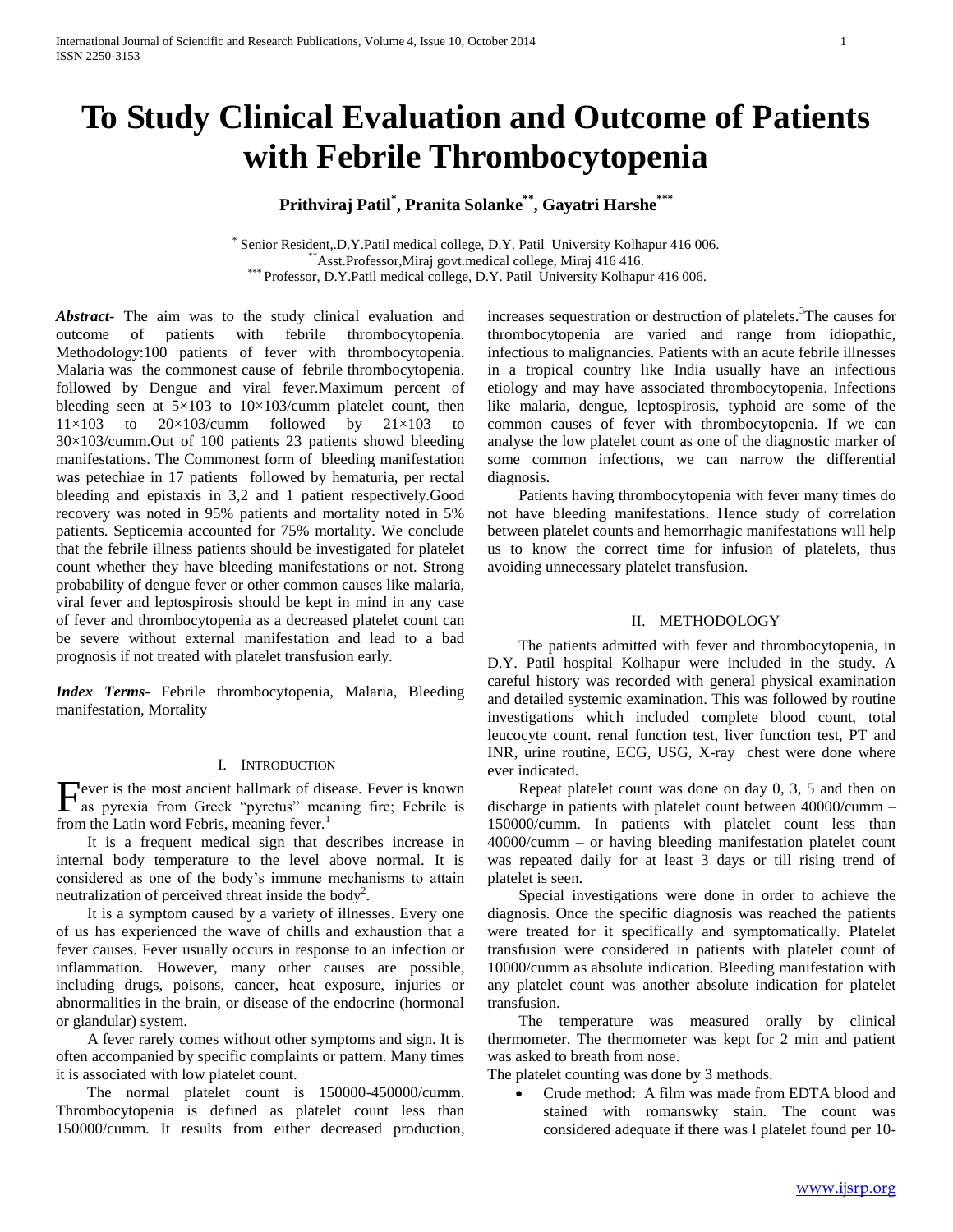30 red cells. At 1000X magnification 7-20 platelet/oil immersion field.

- 3 part cell counter is an automated cell counter with features of counting RBC"s, WBC"s, platelets, blood indices and Hb concentration all together.
- Direct visualization: 0.02 ml EDTA blood was diluted with 2 ml of diluting fluid followed by charging the Neubaur"schamber with the fluid and number of platelet was counted.

We need to rule out 'pseudo thrombocytopenia'. Platelet contains fine granules that usually fill the cytoplasm. Occasionally, granules are concentrated in centre (the granulomere) and surrounded by a pale cytoplasm (hyalomere) which are probably activated platelets, the appearance resulting from microtubular band. In EDTA blood the fraction of platelet that exceed  $3\mu$ m in diameter and fraction of platelets that are hypo granular are both increased if films are made immediately or after 60 min of collection leading to false reading. This artifact was reduced with the films made at 10 min to 60 min after blood is drawn.

## III. RESULTS

## **Causes of febrile thrombocytopenia**

 The causes of thrombocytopenia in our study are Malaria 54% followed by viral fever 17%, Dengue 15%, enteric fever 6% and septicemia 4%

| <b>Diagnosis</b>   | <b>Number of Subjects (n)</b> |
|--------------------|-------------------------------|
| Chikungunya        |                               |
| Dengue             | 15                            |
| Enteric fever      |                               |
| Leptospira         |                               |
| Malaria            | 54                            |
| Septicemia         |                               |
| Viral fever        | 17                            |
| <b>Grand Total</b> | 100                           |

#### **Table 1: Causes of febrile thrombocytopenia**

# **Correlation of bleeding manifestations with platelet count.**

 There was a decreasing trend seen in bleeding manifestations as platelet count increased Maximum bleeding count was seen in range of 5000- 10000/cumm, then 11000- 20000/cumm followed by 21000-30000/cumm. There was no bleeding manifestation at counts more than 50000/cumm.

# **Table no 2: Correlation of bleeding manifestations with platelet count**

| <b>PLT</b> count<br>(cumm) | <b>Bleeding</b> | Total no.<br>patients | $\frac{0}{0}$ |
|----------------------------|-----------------|-----------------------|---------------|
| 5000-10000                 |                 |                       | 100           |
| 11000-20000                |                 |                       | 87.5          |
| 21000-30000                |                 | 6                     | 83.3          |
| 31000-40000                |                 |                       | 60            |
| 41000-50000                |                 |                       |               |

## **Number of patients showing different types of bleeding manifestations**

- a) Out of 100 patients 23 patients showed bleeding manifestations.
- b) Petechiae were seen in 17 patients as a major bleeding manifestations followed by 3 patients having hematuria and then 2 patients with per rectal bleed.
- c) The mean platelet count at which each of these manifestations were seen are summarized in the table above. Petechiae at an average of 31000/cumm, while hematuria at an average of 36000/cumm.

| Table no 3: Number of patients showing different types of |
|-----------------------------------------------------------|
| bleeding manifestations                                   |

| <b>Bleeding</b><br>manifest | Number of<br>subjects | Mean<br>platelet<br>count (cumm) |
|-----------------------------|-----------------------|----------------------------------|
| Epistaxis                   |                       | 12000                            |
| Hematuria                   | 3                     | 36000                            |
| Petechiae                   | 17                    | 31000                            |
| PR bleed                    |                       | 36000                            |

## **Outcome and Follow ups**

 Good outcome was seen in 95% patients with increasing trends in platelet count at the time of discharge. Mortality was noticed in 5% of patients. Major incidence of mortality was seen in patients of septicemia almost 60% followed by malaria and viral fever.

| <b>Diagnosis</b>   | Good           | <b>Mortality</b> | Grand<br><b>Total</b> |
|--------------------|----------------|------------------|-----------------------|
| Chikungunya        | $\mathfrak{D}$ |                  | 2                     |
| Dengue             | 15             |                  | 15                    |
| Enteric fever      | 6              |                  |                       |
| Leptospirosis      | 2              |                  | $\mathfrak{D}$        |
| Malaria            | 53             |                  | 54                    |
| Septicemia         |                | 3                |                       |
| Viral fever        | 17             |                  | 17                    |
| <b>Grand Total</b> | 95             | 5                | 100                   |

#### **Table 4: Outcome and Follow ups**

#### IV. DISSCUSSION

# **Comparison of cause of thrombocytopenia**

 The causes of febrile thrombocytopenia in our study was Malaria 54% followed by Viral fever 17%, Dengue 15%, enteric 6% and septicemia 4%.(table 5) Similar results were obtained in Srinivas study<sup>4</sup> while Nair study<sup>5</sup> had septicemia as the major cause of thrombocytopenia.